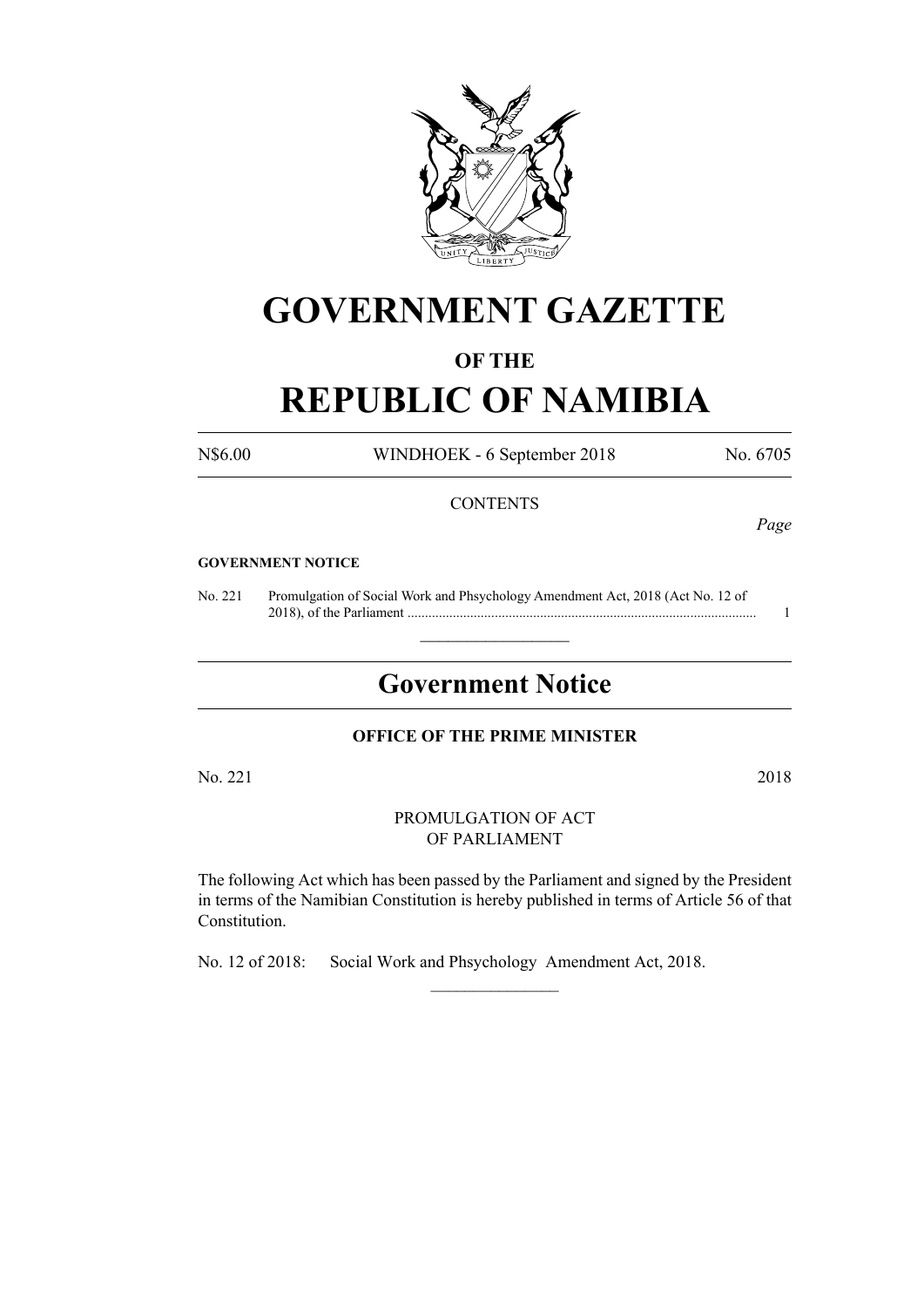#### **EXPLANATORY NOTE:**

|                          | Words underlined with a solid line indicate insertions in<br>existing provisions.     |
|--------------------------|---------------------------------------------------------------------------------------|
| <b>Contract Contract</b> | Words in bold type in square brackets indicate omissions<br>from existing provisions. |

### **ACT**

**To amend the Social Work and Psychology Act, 2004, so as to make provision for the appointment of members of the Social Work and Psychology Council; and to provide for incidental matters.**

*(Signed by the President on 20 August 2018)* 

**BE IT ENACTED** as passed by the Parliament, and assented to by the President, of the Republic of Namibia, as follows:

#### **Amendment of section 1 of Act No. 6 of 2004**

**1.** Section 1 of the Social Work and Psychology Act, 2004 (hereafter referred to as the "Principal Act") is amended by the substitution for the definition of "member of the Council" of the following definition -

" "member of the Council" means a member of the Council appointed **[, designated or elected, as the case may be,]** in terms of section 7;".

#### **Substitution of section 7 of Act No. 6 of 2004**

**2.** The following section is substituted for section 7 of the Principal Act -

#### **"Composition of Council**

**7.** (1) The Council consists of the following members appointed by the Minister -

- (a) the Head of Social Welfare Services in the Ministry, who is registered as a social worker or the Head of Psychology Services in the Ministry who is registered as a psychologist, as selected by the Minister;
- (b) one person, nominated by the Vice-Chancellor of the University of Namibia, who is a registered person involved in the tuition, education or training of persons to qualify, on the completion of the tuition, education or training, for registration in terms of this Act;
- (c) a legal practitioner nominated by the Council of the Law Society referred to in section 45 of the Legal Practitioners Act, 1995 (Act No. 15 of 1995);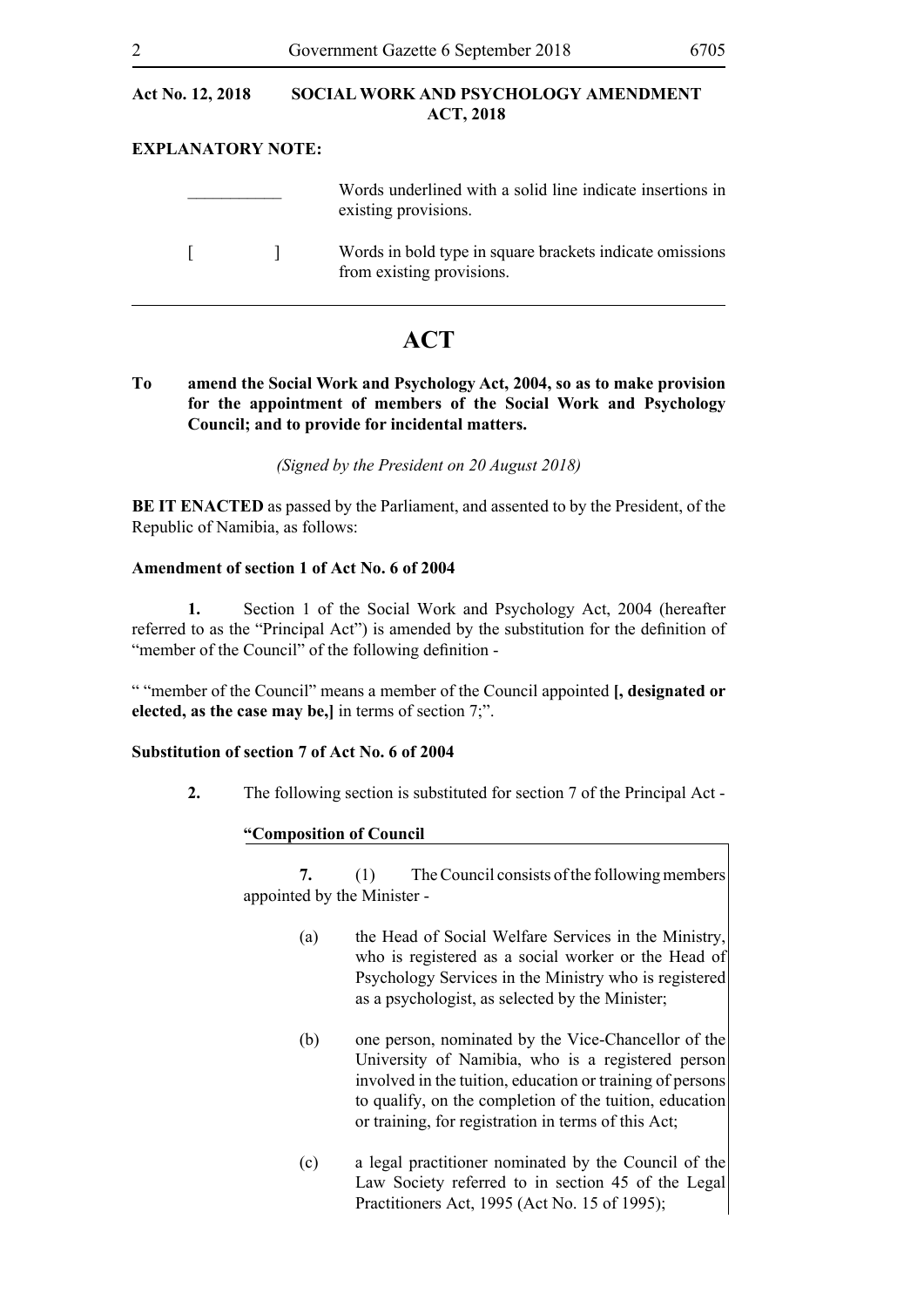- (d) one person who is not a registered person;
- (e) not less than four but not more than eight persons, nominated by the associations, societies or unions representing the interests of the social work and psychology professions -
	- (i) of whom there must be an equal number of registered social workers; and
	- (ii) of whom there must be an equal number of registered psychologists.

(2) If the Head of Social Welfare Services or the Head of PsychologyServices contemplated in subsection (1)(a) is not a registered person, the Minister must appoint, as a member of the Council in the place of the Head of Social Welfare Services or the Head of Psychology Services in the Ministry, a staff member registered as a social worker or as a psychologist and who in the opinion of the Minister is suitably qualified having regard to the functions of the Council.

(3) Persons to be appointed as members of the Council in terms of subsection (1) must have the necessary knowledge and expertise relating to the functions of the Council.

(4) In appointing the members of the Council in terms of subsection (1) the Minister must ensure, in so far as is practicably possible, that the membership of the Council, achieves -

- (a) gender representation; and
- (b) regional representation.

(5) For the purpose of appointing the persons referred to in subsection  $(1)(b)$ ,  $(c)$  and  $(e)$ , the Minister must in writing request the institutions referred to in that subsection to nominate within the period specified by the Minister the persons required to be nominated in terms of that subsection.

(6) If, in terms of subsection (5), no nominations are made the Minister may, having regard to the provisions of this section, appoint any suitable person to be a member of the Council and a person appointed under this subsection holds office as if he or she was nominated in accordance with that subsection.

(7) The Minister must, as soon as possible after the appointment of all members of the Council in terms of subsection (1), notify in the *Gazette* -

> (a) the name of every person appointed as a member of the Council;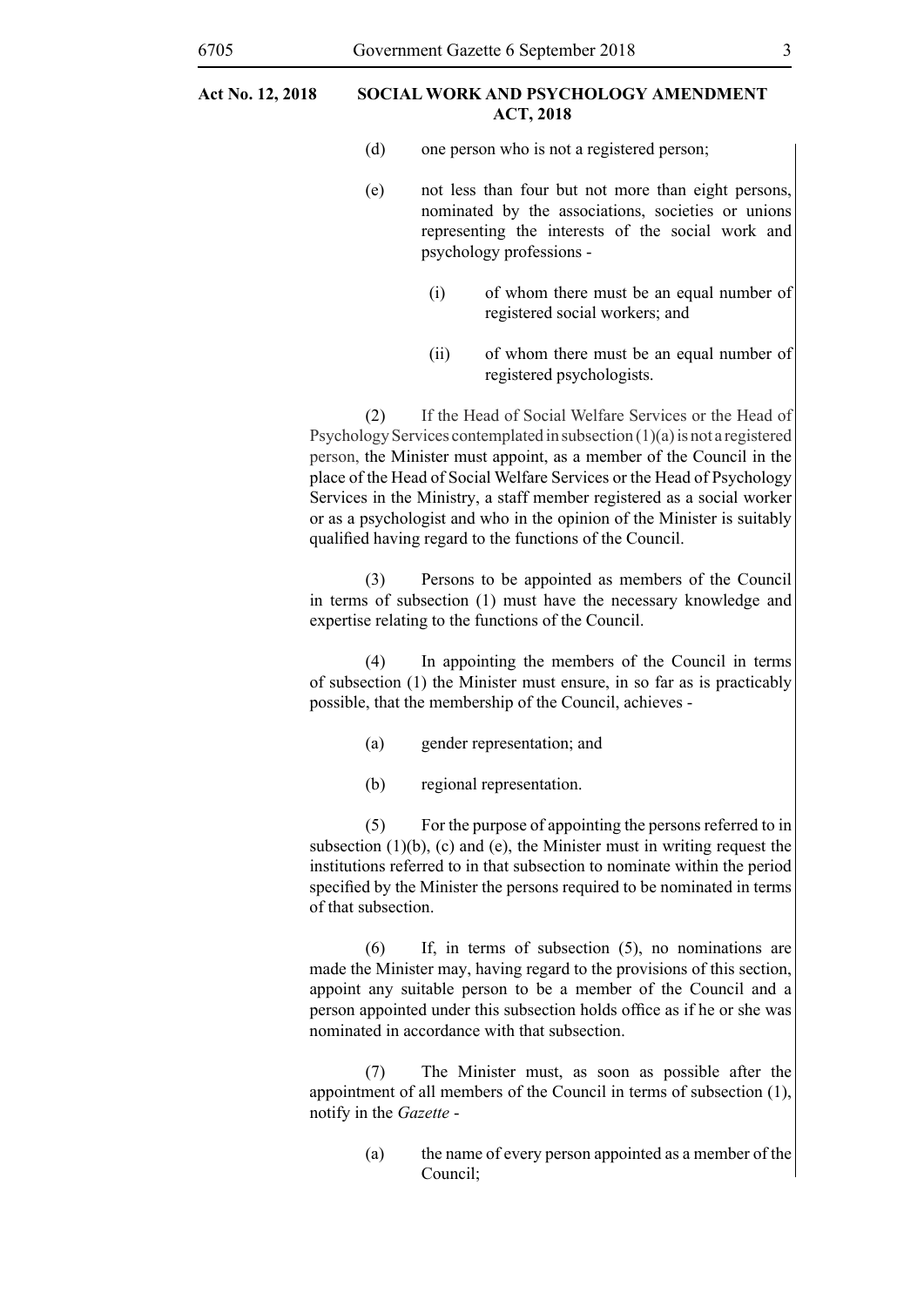(b) the period for which the appointment is made; and

(c) the date from which the appointment takes effect.

(8) Despite subsection (7), a failure to notify the names of members of the Council in terms of that subsection does not invalidate any action or decision taken by the Council.

(9) A member of the Council holds office for a period of five years and is eligible for re-appointment or re-nomination, as a member at the expiration of that period.

(10) The Minister may by notice in the *Gazette* extend the term of office of a member of the Council.

(11) Before assuming office, a member of the Council must subscribe to the following oath or solemn affirmation before the Minister:

> "*I, ……………………………., do swear or solemnly affirm that, at all times during my term of office as a member of the Social Work and Psychology Council of Namibia, I will be faithful to the Republic of Namibia and uphold its Constitution and laws, and exercise and perform my powers and functions and further the aims and objects of the Social Work and PsychologyCouncil to the best of my ability without fear, favour or prejudice. So, help me God / I solemnly affirm"*.".

#### **Amendment of section 9 of Act No. 6 of 2004**

**3.** Section 9 of the Principal Act is amended by the substitution for paragraphs (a) and (b) of subsection (3) of the following paragraphs -

- "(a) Any vacancy on the Council arising from any of the circumstances referred to in subsection (1) or (2), or caused by the death of any member, must be filled in the same manner in terms of section 7 as the person who has vacated his or her office or has died, as the case may be, had been appointed **[or elected, as the case may be,**] to such office.
- (b) If any **[designated or elected member]** member who is nominated in terms of section 7 has vacated his or her office or has died and the **[Vice-Chancellor of the University of Namibia or the profession concerned]** institution concerned **[as the case may be,]** fails or refuses to **[designate or elect,]** nominate within a reasonable period of time a member to the Council as contemplated in paragraph (a), the Minister may appoint, at his or her discretion and in writing, any person as such a member.".

#### **Amendment of section 23 of Act No. 6 of 2004**

**4.** Section 23 of the Principal Act is amended by the substitution for subsection (5) of the following subsection -